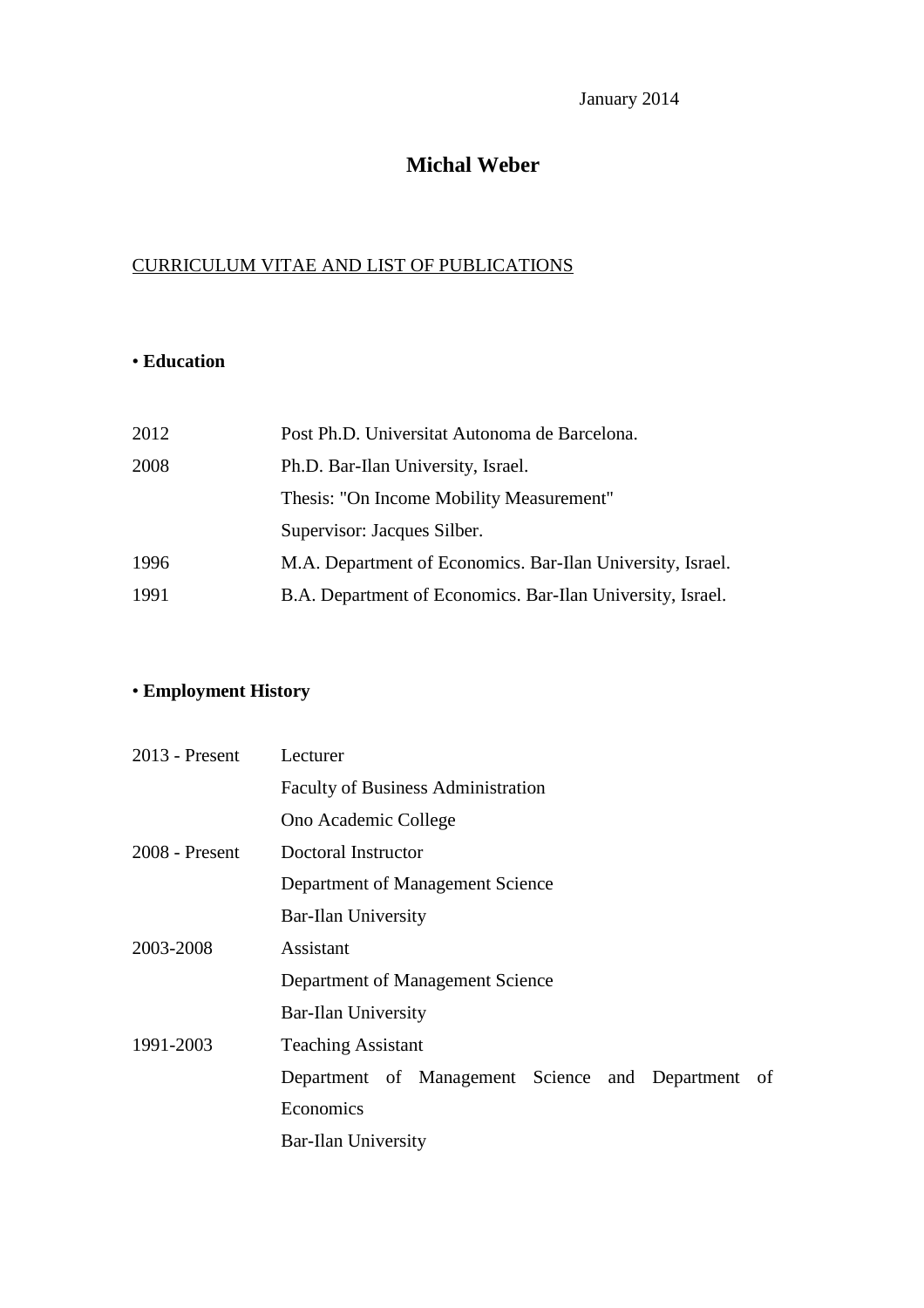### • **Educational Activities**

(a) Courses taught

Economic Theories at the undergraduate and graduate levels Introduction to Macro-Economics Introduction to Micro-Economics **Mathematics Statistics** 

#### • **Awards, Citations, Honors, Fellowships**

(a) Honors, Citation Awards

2010 Lecturer's Award of Excellence for excellence in instruction.

### • **Publications**

(a) Chapters in collective volumes

M. Weber, 2011, "On Galton's Fallacy and the Measurement of Wage Mobility" in *The Measurement of Individual Well-Being and Group Inequalities: Essays in Memory of Z. M. Berrebi* edited by Joseph Deutsch and Jacques Silber, Routledge, pp. 173-181.

### (b) Refereed articles and refereed letters in scientific journals

- U. Spiegel, L. Gonen and M. Weber, 2014, "Duration and Optimal Number of Shifts in the Labour Market", *Applied Economics Letters*, Vol 21 No. 6, 429-432.
- U. Spiegel, M. Weber and J. Templeman, 2012, "Modified Inequality Index Based on Purchasing Power Parity", *International Journal of Sustainable Economy* Vol 4 No. 4/2012, 340-355.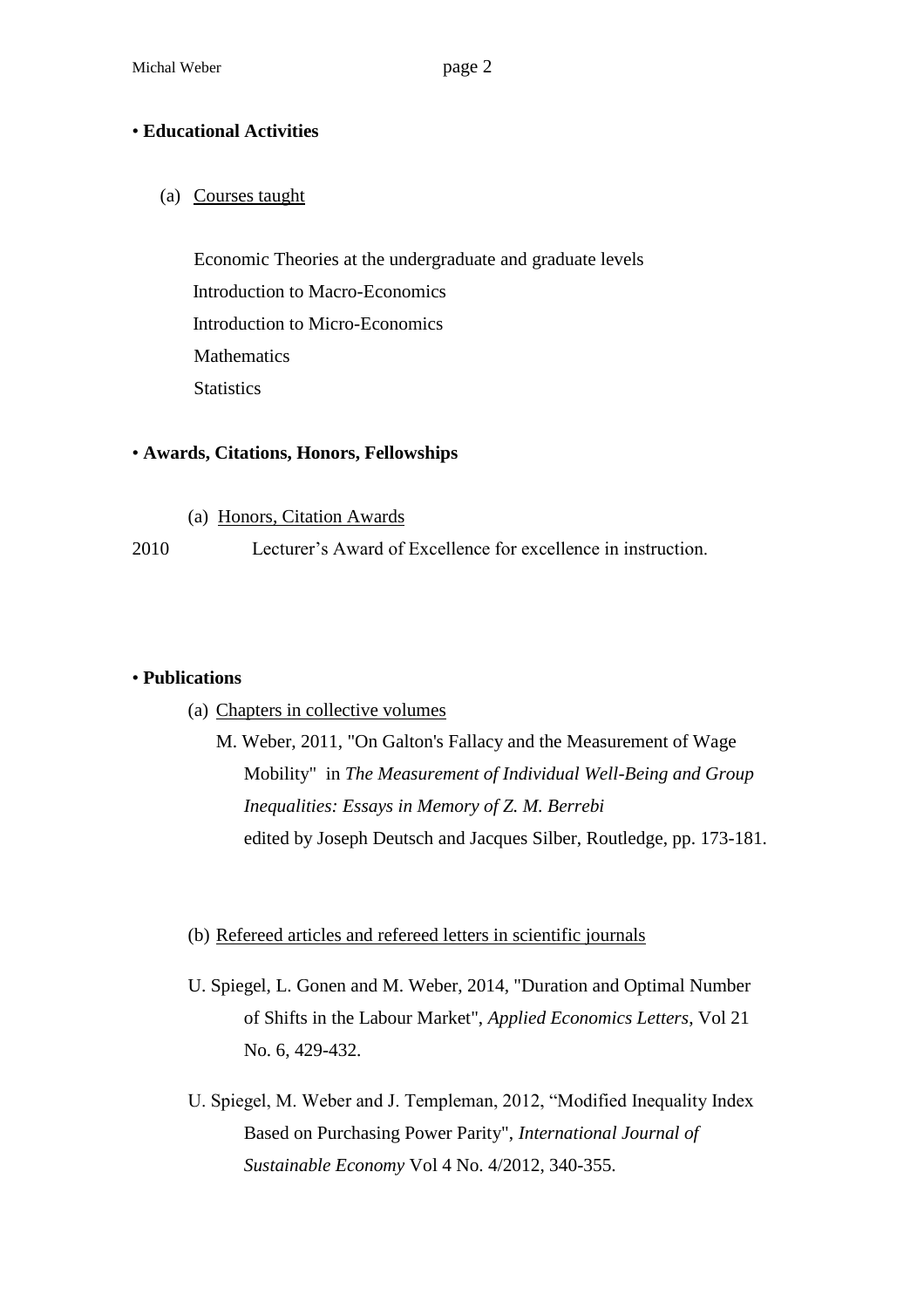- O. Israeli and M. Weber, 2011, "On the Contribution of the Three I's of Poverty to Chronic and Transitory Poverty", *Economics Bulletin*, Vol 31, No. 2, 1496-1508.
- A. Dumas, J. Silber and M. Weber, 2010, "On the Measurement of Wage Mobility and its Decomposition**",** *Annals of Economics and Statistics* Number 99/100, July/December 91-107
- J. Silber and M. Weber, 2008, "The Generalized Gini Index and the Measurement of Income Mobility" *Economics Bulletin* Vol 4, No. 9, 1-7.
- J. Silber and M. Weber, 2005, "Gini's Mean Difference and the Measurement of Absolute Mobility*" Metron- International Journal of Statistics* LXIII, n. 3, 471-492
- J. Silber and M. Weber, 1999, "Labour Market Discrimination: Are There Significant Differences Between the Various Decomposition Procedures?" *Applied Economics* Vol 31, 359-365.

### • **Lectures and Presentations at Meetings and Invited Seminars**

(a) Presentation of papers at conferences/meetings (oral or poster)

M. Weber and O. Israeli (2011), "On the Contribution of the Three I's of Poverty to Chronic and Transitory Poverty". Paper presented at ECINEQ, Catania, Italy.

#### • **Present Academic Activities**

- (a) Submitted for publication
	- "The Effect of Market Concentration on Total Welfare and its Distribution in a Supply Chain Case" (*Research in Economics*)
	- "Defining Chronic Poverty: Comparing Different Approaches" (*Applied Economics*)
	- **"**Gap between Inequalities of Employees' Contributions and Rewards (*Industrial Relations*)